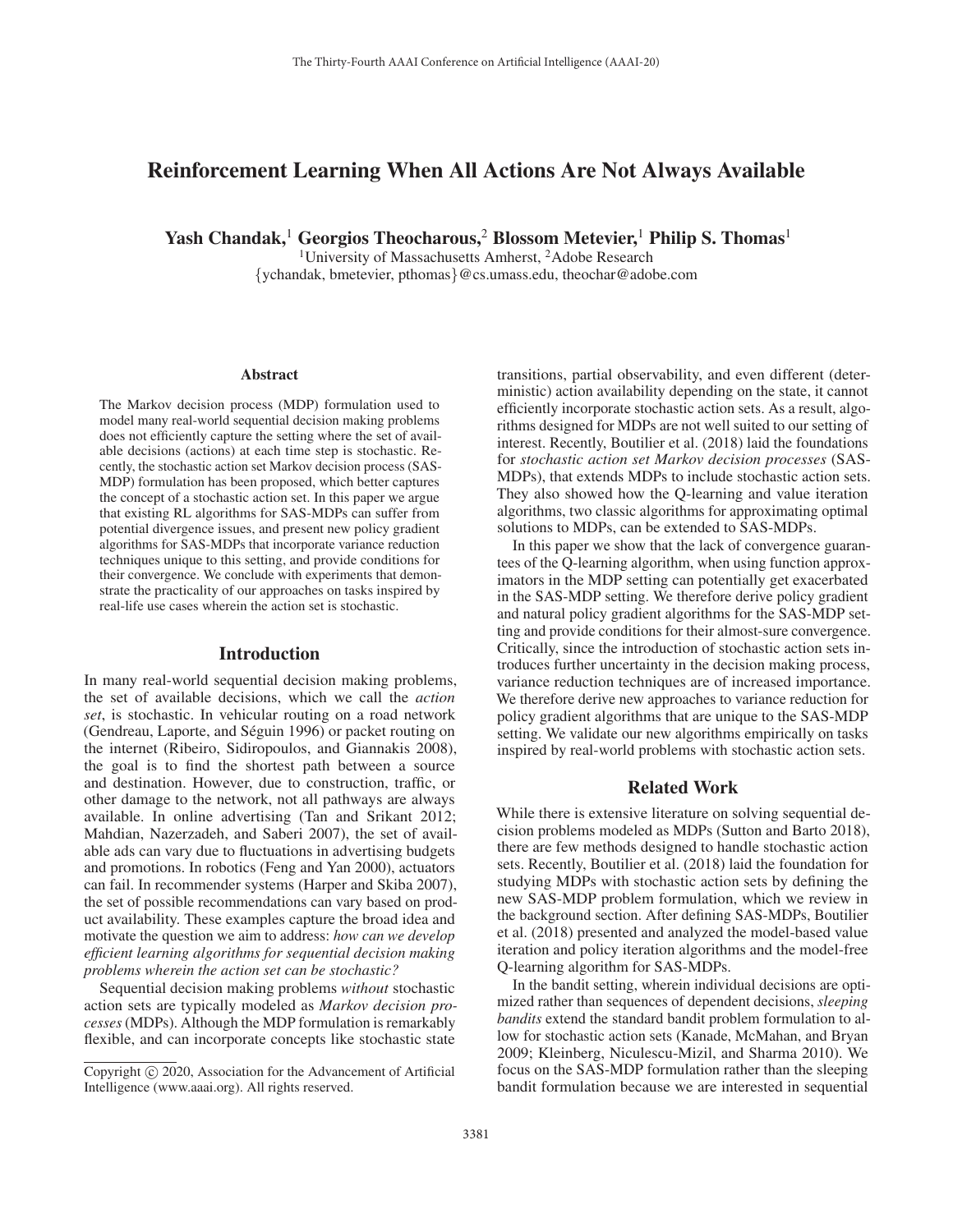problems. Such sequential problems are more challenging because making optimal decisions requires one to reason about the long-term impact of decisions, which includes reasoning about how a decision will influence the probability that different actions (decisions) will be available in the future.

Although we focus on the *model-free* setting, wherein the dynamics of the environment are not known *a priori* to the agent optimizing its decisions, in the alternative *model-based* setting researchers have considered related problems in the area of *stochastic routing* (Papadimitriou and Yannakakis 1991; Polychronopoulos and Tsitsiklis 1996; Nikolova, Brand, and Karger 2006; Nikolova and Karger 2008). In stochastic routing problems, the goal is to find a shortest path on a graph with stochastic availability of edges. The SAS-MDP framework generalizes stochastic routing problems by allowing for sequential decision making problems that are not limited to shortest path problems.

### **Background**

MDPs and SAS-MDPs (Boutilier et al. 2018) are mathematical formulations of sequential decision problems. Before defining SAS-MDPs, we define MDPs. We refer to the entity interacting with an MDP or SAS-MDP and trying to optimize its decisions as the *agent*.

Formally, an MDP is a tuple  $\mathcal{M} = (\mathcal{S}, \mathcal{B}, \mathcal{P}, \mathcal{R}, \gamma, d_0)$ .  $S$  is the set of all possible states that the agent can be in, called the *state set*. Although our math notation assumes that  $S$  is countable, our primary results extend to MDPs with continuous states.  $\beta$  is a finite set of all possible actions that the agent can take, called the *base action set*.  $S_t$  and  $A_t$  are random variables that denote the state of the environment and action chosen by the agent at time  $t \in \{0, 1, \ldots\}$ . P is called the *transition function* and characterizes how states transition:  $\mathcal{P}(s, a, s') \coloneqq \Pr(S_{t+1} = s'|S_t = s, A_t = a)$ .<br>  $R_t \in [-R_{max} R_{max}]$  a bounded random variable is the  $R_t \in [-R_{\text{max}}, R_{\text{max}}]$ , a bounded random variable, is the scalar reward received by the agent at time  $t$ , where  $R_{\text{max}}$  is a finite constant. R is called the *reward function*, and is defined as  $\mathcal{R}(s, a) \coloneqq \mathbb{E}[R_t|S_t = s, A_t = a]$ . The reward discount parameter,  $\gamma \in [0, 1)$ , characterizes how to utility of rewards to the agent decays based on how far in the future they occur. We call  $d_0$  the *start state distribution*, which is defined as  $d_0(s) := \Pr(S_0 = s).$ <br>We now turn to defi-

We now turn to defining a SAS-MDP. Let the set of actions available at time t be a random variable,  $A_t \subseteq B$ , which we assume is always not empty, i.e.,  $A_t \neq \emptyset$ . Let  $\varphi$  characterize the conditional distribution of  $A_t$ :  $\varphi(s, \alpha) \coloneqq \Pr(A_t =$  $\alpha|S_t = s$ . We assume that  $\mathcal{A}_t$  is Markovian, in that its distribution is conditionally independent of all events prior to the agent entering state  $S_t$  given  $S_t$ . Formally, a SAS-MDP is  $\mathcal{M}' = \{ \mathcal{M} \cup \varphi \}$ , with the additional requirement that  $A_t \in A_t$  $A_t \in \mathcal{A}_t$ .

A policy  $\pi : \mathcal{S} \times 2^{\mathcal{B}} \times \mathcal{B} \to [0, 1]$  is a conditional distribution over actions for each state:  $\pi(s, \alpha, a) := Pr(A_t =$  $a|S_t = s, A_t = \alpha$  for all  $s \in S, a \in \alpha, \alpha \subseteq B$ , and t, where  $\alpha \neq \emptyset$ . Sometimes a policy is parameterized by a weight vector  $\theta$ , such that changing  $\theta$  changes the policy. We write  $\pi^{\theta}$ to denote such a parameterized policy with weight vector  $\theta$ . For any policy π, we define the corresponding *state-action value function* to be  $q^{\pi}(s, a) := \mathbb{E}[\sum_{k=0}^{\infty} \gamma^k R_{t+k} | S_t =$ 

s,  $A_t = a, \pi$ , where conditioning on  $\pi$  denotes that  $A_{t+k} \sim$  $\pi(S_{t+k}, \mathcal{A}_{t+k}, \cdot)$  for all  $\mathcal{A}_{t+k}$  and  $S_{t+k}$  for  $k \in [t+1, \infty)$ . Similarly, the *state-value function* associated with policy  $\pi$  is  $v^{\pi}(s) := \mathbb{E}[\sum_{k=0}^{\infty} \gamma^{k} R_{t+k} | S_t = s, \pi].$  For a given SAS-MDP *M'* the agent's goal is to find an *optimal pol-*SAS-MDP  $\mathcal{M}'$ , the agent's goal is to find an *optimal policy*,  $\pi^*$ , (or equivalently optimal policy parameters  $\theta^*$ ) which is any policy that maximizes the expected sum of discounted future rewards. More formally, an optimal policy is any  $\pi^* \in \text{argmax}_{\pi \in \Pi} J(\pi)$ , where  $J(\pi) := \mathbb{E}[\sum_{t=0}^{\infty} \gamma^t R_t | \pi]$ <br>and II denotes the set of all possible policies. For notational and Π denotes the set of all possible policies. For notational convenience, we sometimes use  $\theta$  in place of  $\pi$ , e.g., to write  $v^{\theta}$ ,  $q^{\theta}$ , or  $J(\theta)$ , since a weight vector  $\theta$  induces a specific policy.

As shown by Boutilier et al. (2018), one way to model stochastic action sets using the *MDP formulation (rather than the SAS-MDP formulation)* is to define states such that one can infer  $A_t$  from  $S_t$ . Transforming an MDP into a new MDP with  $A_t$  embedded in  $S_t$  in this way can result in the size of the state set growing exponentially— by a factor of  $2^{|B|}$ . This drastic increase in the size of the state set can make finding or approximating an optimal policy prohibitively difficult. Using the SAS-MDP formulation, the challenges associated with this exponential increase in the size of the state set can be avoided, and one can derive algorithms for finding or approximating optimal policies in terms of the state set of the original underlying MDP. This is accomplished using a variant of the *Bellman operator*,  $T$ , which incorporates the concept of stochastic action sets:

$$
\mathcal{T}^{\pi}v(s) = \sum_{\alpha \in 2^{\mathcal{B}}} \varphi(s,\alpha) \sum_{a \in \alpha} \pi(s,\alpha,a) \Big( \sum_{s' \in \mathcal{S}} P(s,a,s') \Big)
$$

$$
(R(s,a) + \gamma v(s')) \Big) \tag{1}
$$

for all s ∈ S. Similarly, one can extend the *Bellman optimality operator* (Sutton and Barto 2018):

$$
\mathcal{T}^*v(s) = \sum_{\alpha \in 2^{\mathcal{B}}} \varphi(s,\alpha) \max_{a \in \alpha} \sum_{s' \in \mathcal{S}} P(s,a,s') (R(s,a) + \gamma v(s')).
$$

Boutilier et al. (2018) showed that the stationary optimal policies exists for SAS-MDPs and can be represented using (state-specific) decision lists (or orderings/rankings) over the action set. As a policy takes into account the available set of actions, an optimal policy chooses the highest ranked action from those that are available. Building upon these results, Boutilier et al. (2018) proposed the following update for a tabular estimate, q, of  $q^{\pi^*}$ :

$$
q(S_t, A_t) \leftarrow (1 - \eta)q(S_t, A_t) + \eta(R_t + \gamma \max_{a \in \mathcal{A}_{t+1}} q(S_{t+1}, a)).
$$
\n(2)

Notice that the maximum is computed only over the available actions,  $A_{t+1}$ , in state  $S_{t+1}$ . We refer to the algorithm using this update rule as *SAS-Q-learning*.

### Potential Limitations of SAS-Q-Learning

Although SAS-Q-learning provides a powerful first modelfree algorithm for approximating optimal policies for SAS-MDPs, it inherits several of the drawbacks of the Q-learning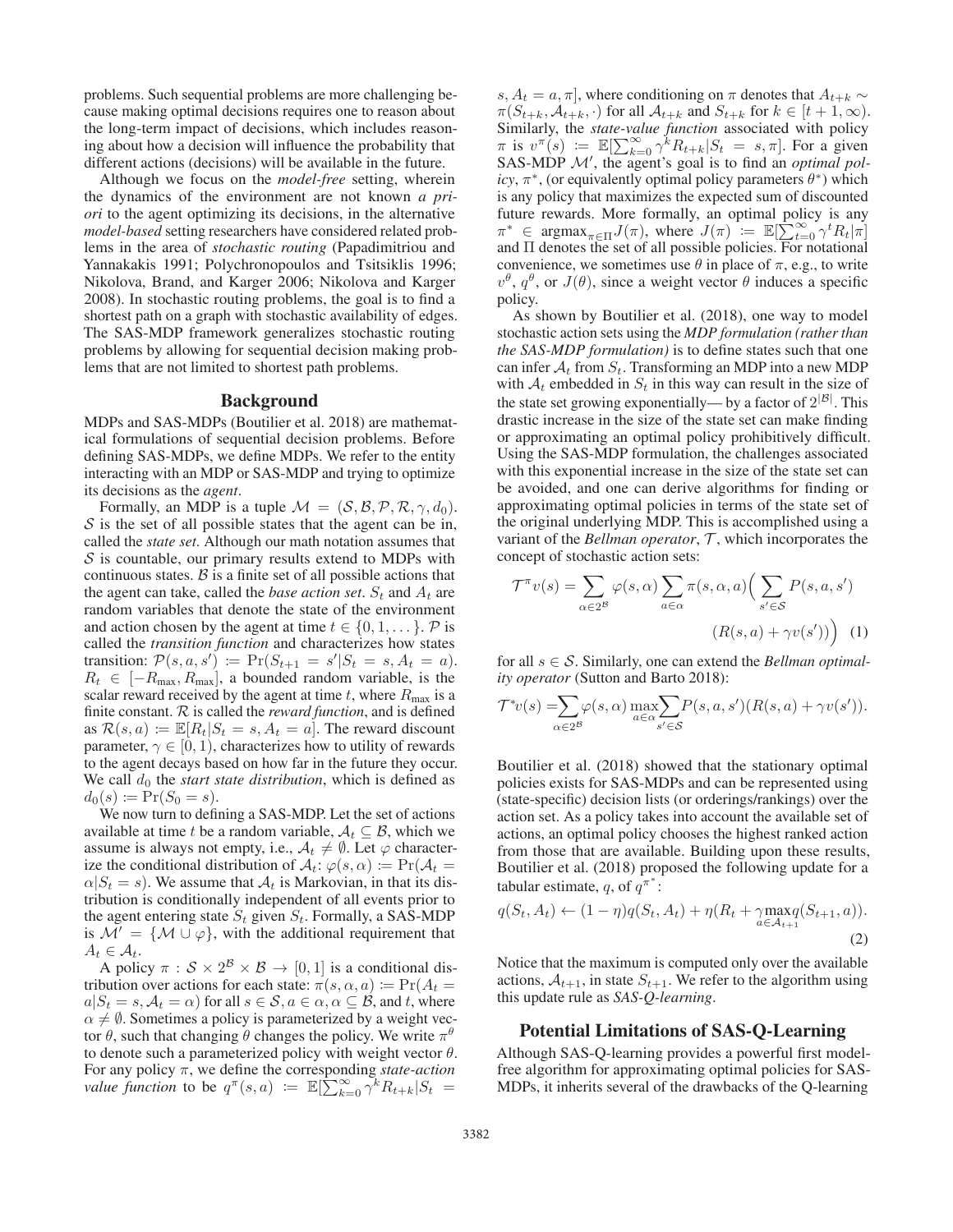

Figure 1:  $\theta \rightarrow 2\theta$  MDP

algorithm for MDPs. Just like Q-learning, in a state  $S_t$ and with available actions  $A_t$ , the SAS-Q-learning method chooses actions deterministically when not exploring:  $A_t \in$ arg max<sub> $a \in A_t$ </sub>  $q(S_t, a)$ . This limits its practicality for problems where optimal policies are stochastic, which is often the case when the environment is partially observable or when the use of function approximation causes state aliasing (Baird 1995). Additionally, if the SAS-Q-learning update converges to an estimate, q, of  $q^{\pi^*}$  such that  $Tv(s) = v(s)$  for all  $s \in S$  then the agent will act optimally however conver $s \in S$ , then the agent will act optimally; however, convergence to a fixed-point of  $T$  is seldom achieved in practice, and reducing the difference between  $v(s)$  and  $T v(s)$  (what SAS-Q-learning aims to do) does not ensure improvement of the policy (Sutton and Barto 2018).

SAS-Q-learning does not perform gradient ascent or descent on *any* function, and it can cause divergence of the estimator  $q$  when using function approximation, just like Qlearning for MDPs (Baird 1995). In the setting where all actions are always available, SAS-Q-learning reduces to standard Q-learning. Therefore, for all the cases in this setting where Q-learning is unstable, SAS-Q-learning is also unstable. In the setting where all actions are *not* always available, there exist additional cases where Q-learning is stable but SAS-Q-learning is not. However, in such cases where Qlearning is stable, its solution might not be particularly useful as it does not incorporate the notion of stochasticity in the action set (Section 8, Fig.2, Boutilier et al. 2018).

To see this, consider the SAS variant of the classical  $\theta \rightarrow 2\theta$  MDP (Tsitsiklis and Roy 1983) illustrated in Figure 1. In this example there are two states,  $s_1$  (left in Figure 1) and  $s_2$  (right), and two actions,  $a_1 =$  left and  $a_2$  = right. The agent in this example uses function approximation (Sutton and Barto 2018) with weight vector proximation (Sutton and Barto 2018), with weight vector  $\theta \in \mathbb{R}^2$ , such that  $q(s_1, a_1) = \theta_1, q(s_2, a_1) = 2\theta_1$  and  $q(s_1, a_2) = \theta_2, q(s_2, a_2) = 2\theta_2$ . In either state, if the agent takes the left action, it goes to the left state, and if the agent takes the right action, it goes to the right state. In our SAS-MDP version of this problem, both actions are not always available. Let  $R_t = 0$  always, and  $\gamma = 1$ . Consider the case where the weights of the  $q$ -approximation are initialized to  $\theta = [-2, -5]$ . Now suppose that a transition is observed from the left state to the right state, and after the transition the left action is *not* available to the agent. As per the SAS-Q-learning update rule provided in (2),  $\theta_2 \leftarrow \theta_2 + \eta (r + \gamma 2\theta_2 - \theta_2)$ . Since  $r = 0$  and  $\gamma = 1$ , this is equivalent to  $\theta_2 \leftarrow \theta_2 + \eta \theta_2$ . Considering the off-policy set equivalent to  $\theta_2 \leftarrow \theta_2 + \eta \theta_2$ . Considering the off-policy setting where this transition is used repeatedly on its own, then irrespective of the learning rate,  $\eta > 0$ , the weight  $\theta$  would diverge to −∞. In contrast, had there been no constraint of using max over  $q$  given the available actions, the Q-learning update would have been,  $\theta_2 \leftarrow \theta_2 + \eta (r + \gamma 2\theta_1 - \theta_2)$  because action  $a_1$  has higher q-value than  $a_2$  due to  $\theta_1 > \theta_2$ . This would make  $\theta_2$  converge to the value  $-4$  (the correct answer

is 0).

This provides an example of how the stochastic constraints on the set of available actions can be instrumental in causing the SAS-Q-learning method to diverge, and ignoring the stochastic constraint can prevent Q-learning from converging to the correct solution. We suspect more such cases can be constructed by adapting examples from non-SAS setup ( Baird 1995, Gordon 1996, Chpt 11.2 Sutton and Barto 2018).

#### Policy Gradient Methods for SAS-MDPs

In this section we provide an alternative to the SAS-Qlearning algorithm by deriving policy gradient algorithms (Sutton et al. 2000) for the SAS-MDP setting. While the Qlearning algorithm minimizes the error between  $T v(s)$  and  $v(s)$  for all states s (using a procedure that is not a gradient algorithm), policy gradient algorithms perform stochastic gradient ascent on the objective function J. That is, they use the update  $\theta \leftarrow \theta + \eta \Delta$ , where  $\Delta$  is an unbiased estimator of  $\nabla J(\theta)$ .

Unlike the Q-learning algorithm, policy gradient algorithms for MDPs provide convergence guarantees to a critical point (local/global optima) even when using function approximation, and can approximate optimal stochastic policies. However, ignoring the fact that actions are not always available and using off-the-shelf algorithms for MDPs fails to fully capture the problem setting (Boutilier et al. 2018). It is therefore important that we derive policy gradient algorithms that are appropriate for the SAS-MDP setting, as they provide the first convergent model-free algorithms for SAS-MDPs when using function approximation. In the following lemma we extend the expression for the policy gradient for MDPs (Sutton et al. 2000; Thomas 2014) to handle stochastic action sets.

Lemma 1 (SAS Policy Gradient). *For a SAS-MDP, for all* s ∈ S*,*

$$
\nabla J(\theta) = \sum_{t=0}^{\infty} \sum_{s \in \mathcal{S}} \gamma^t \Pr(S_t = s | \theta) \Big( \sum_{\alpha \in 2^{\mathcal{B}}} \varphi(s, \alpha) \Big)
$$

$$
\sum_{a \in \alpha} q^{\theta}(s, a) \frac{\partial \pi^{\theta}(s, \alpha, a)}{\partial \theta} \Big).
$$

*Proof.* See Appendix A.

 $\Box$ 

It follows from Lemma 1 that we can create unbiased estimates of  $\nabla J(\theta)$ , which can be used to update  $\theta$  using the well-known stochastic gradient ascent algorithm. This algorithm is presented in Algorithm 12. Notably, this process does *not* require the agent to know  $\varphi$ . Also, similar to the SAS-Q-learning method, the policy can be parameterized such that it is not required to embed the available actions as a part of the state. One such parameterization is provided in Appendix F. Notice that in the special case where all actions are always available, the expression in Lemma 1 degenerates to the policy gradient theorem for MDPs (Sutton and Barto 2018). We now establish that SAS policy gradient algorithms are guaranteed to converge to locally optimal policies under the following standard assumptions,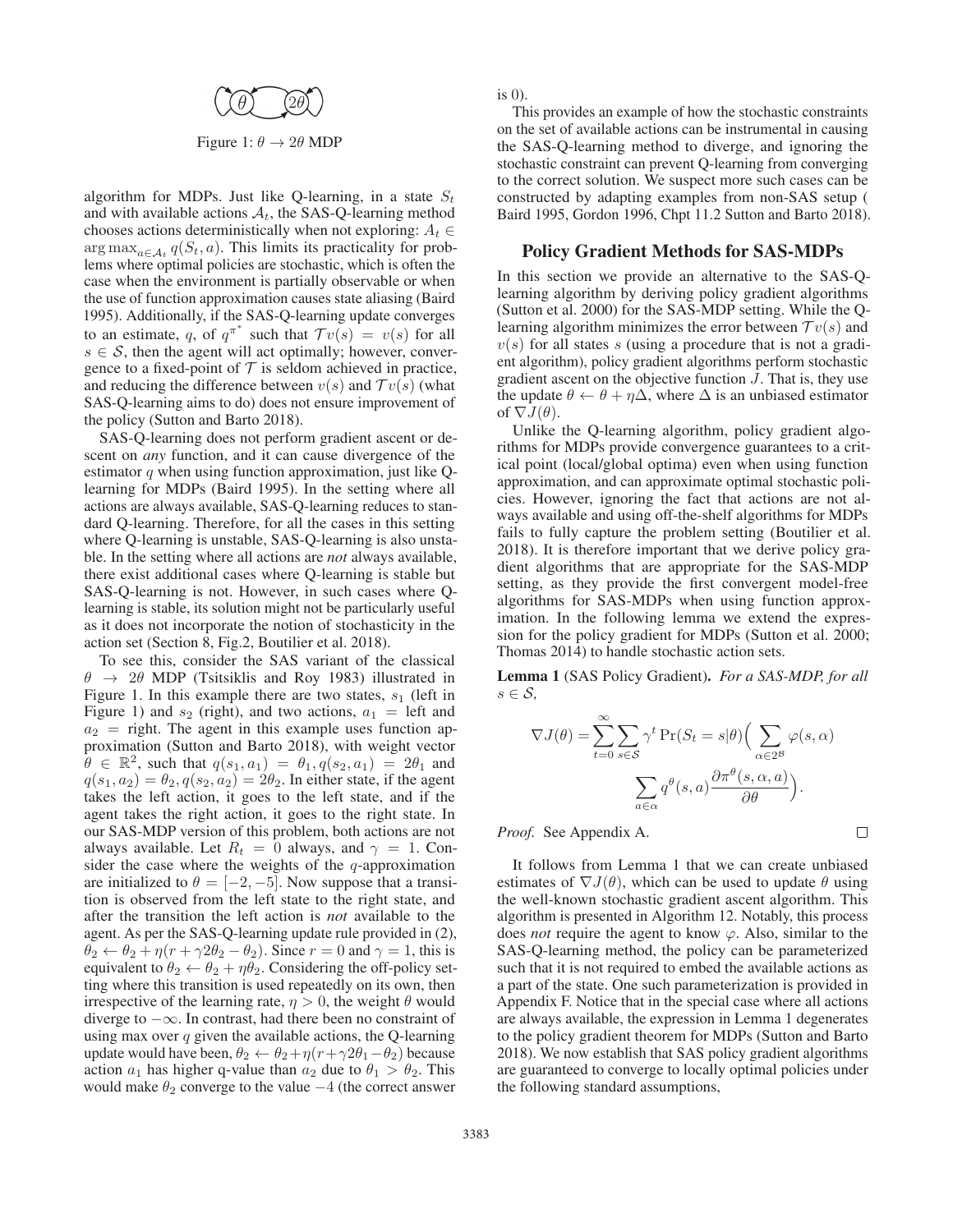Assumption A1 (Differentiable). *For any state, action-set, and action triplet*  $(s, \alpha, a)$ *, policy*  $\pi^{\theta}(s, \alpha, a)$  *is continuously differentiable in the parameter* θ*.*

Assumption A2 (Lipschitz smooth gradient). *Let* Θ *denote the set of all possible parameters for policy*  $\pi^{\theta}$ *, then for some constant* L*,*

$$
\|\nabla J(\theta) - \nabla J(\bar{\theta})\| \le L \|\theta - \bar{\theta}\| \forall \theta, \bar{\theta} \in \Theta.
$$

**Assumption A3** (Learning rate schedule). Let  $\eta_{\theta}^{t}$  be the *learning rate for updating policy parameters* θ*, then,*

$$
\sum_{t=0}^{\infty} \eta_{\theta}^t = \infty, \quad \sum_{t=0}^{\infty} (\eta_{\theta}^t)^2 < \infty.
$$

All the assumptions (A1-A3) are satisfied under standard policy parameterization techniques (linear-function/neuralnetworks with softmax) and appropriately set learning rates.

Lemma 2. *Under Assumptions* (A1)*-*(A3)*, the SAS policy gradient algorithm causes*  $\nabla J(\theta_t) \rightarrow 0$  *as*  $t \rightarrow \infty$ *, with probability one.*

*Proof.* See Appendix B. 
$$
\Box
$$

*Natural policy gradient* algorithms (Kakade 2002) extend policy gradient algorithms to follow the *natural gradient* of J (Amari 1998). In essence, whereas policy gradient methods perform gradient ascent in the space of policy parameters by computing the gradient of  $J$  as a function of the parameters  $\theta$ , natural policy gradient methods perform gradient ascent in the space of policies (which are probability distributions) by computing the gradient of J as a function of the policy,  $\pi$ . Thus, whereas policy gradient implicitly measures distances between policies by the Euclidean distance between their policy parameters, natural policy gradient methods measure distances between policies using notions of distance between probability distributions. In the most common form of natural policy gradients, the distances between policies are measured using a Taylor approximation of *Kullback*-*Leibler divergence* (KLD). By performing gradient ascent in the space of policies rather than the space of policy parameters, the natural policy gradient becomes invariant to how the policy is parameterized (Thomas, Dann, and Brunskill 2018), which can help to mitigate the vanishing gradient problem in neural networks and improve learning speed (Amari 1998).

The natural policy gradient (using a Taylor approximation of KLD to measure distances) is  $\tilde{\nabla}J(\theta) := F_{\theta}^{-1} \nabla J(\theta)$ <br>where  $F_{\theta}$  is the *Fisher information matrix* (FIM) associated where  $F_{\theta}$  is the *Fisher information matrix* (FIM) associated with the policy  $\pi_{\theta}$ . Although the FIM is a well-known quantity, it is typically associated with a parameterized probability distribution. Here,  $\pi_{\theta}$  is a *collection* of probability distributions—one per state. This raises the question of what  $F_{\theta}$  should be when computing the natural policy gradient. Following the work of Bagnell and Schneider (2003) for MDPs, we show that the FIM,  $F_{\theta}$ , for computing the natural policy gradient for a SAS-MDP can also be derived by viewing  $\pi_{\theta}$  as a distribution over possible *trajectories* (sequences of states, available action sets and executed actions).

Property 1 (Fisher Information Matrix). *For a policy, parameterized using weights*  $\theta$ *, let*  $\psi^{\theta}(s, \alpha, a)$  :=  $\partial \log \pi^{\theta}(s, \alpha, a)/\partial \theta$ , then the Fisher information matrix is,

$$
F_{\theta} = \sum_{t=0}^{\infty} \sum_{s \in S} \gamma^{t} \Pr(S_{t} = s | \theta) \sum_{\alpha \in 2^{\mathcal{B}}} (\varphi(s, \alpha))
$$

$$
\sum_{a \in \alpha} \pi^{\theta}(s, \alpha, a) \psi^{\theta}(s, \alpha, a) \psi^{\theta}(s, \alpha, a)^{\top}).
$$

*Proof.* See Appendix C.

Furthermore, Kakade (2002) showed that many terms in the definition of the natural policy gradient cancel, providing a simple expression for the natural gradient which can be estimated with time linear in the number of policy parameters per time step. We extend the result of Kakade (2002) to the SAS-MDP formulation in the following lemma:

Lemma 3 (SAS Natural Policy Gradient). *Let* w *be a parameter such that,*

$$
\frac{\partial}{\partial w} \mathbb{E}\left[\frac{1}{2}\sum_{t}^{\infty} \gamma^{t} \left(\psi^{\theta}(S_{t}, A_{t}, A_{t})^{\top} w - q^{\theta}(S_{t}, A_{t})\right)^{2}\right] = 0,
$$

*then for all*  $s \in S$  *in*  $\mathcal{M}'$ ,  $\widetilde{\nabla}J(\theta) = w$ .

*Proof.* See Appendix C.

From Lemma 3, we can derive a computationally efficient natural policy gradient algorithm by using the well-known *temporal difference* algorithm (Sutton and Barto 2018), modified to work with SAS-MDPs, to estimate  $q^{\theta}$  with the approximator  $\psi^{\theta}(S_t, \mathcal{A}_t, A_t)^{\top}w$ , and then using the update  $\theta \leftarrow \theta + \eta w$ . This algorithm, which is the SAS-MDP equivalent of NAC-TD (Bhatnagar et al. 2008; Degris, Pilarski, and Sutton 2012; Morimura, Uchibe, and Doya 2005; Thomas and Barto 2012), is provided in Algorithm 2 in Appendix E.

#### Adaptive Variance Mitigation

In the previous section, we derived (natural) policy gradient algorithms for SAS-MDPs. While these algorithms avoid the divergence of SAS-Q-learning, they suffer from the high variance of policy gradient estimates (Kakade and others 2003). As a consequence of the additional stochasticity that results from stochastic action sets, this problem can be even more severe in the SAS-MDP setting. In this section, we leverage insights from the Bellman equation for SAS-MDPs, provided in (1), to reduce the variance of policy gradient estimates.

One of the most popular methods to reduce variance is the use of a state-dependent baseline  $b(s)$ . Sutton et al. (2000) showed that, for any state-dependent baseline  $b(s)$ :

$$
\nabla J(\theta) = \mathbb{E}\left[\sum_{t=0}^{\infty} \gamma^t \psi^{\theta}(s, \alpha, a) \left(q^{\theta}(s, a) - b(s)\right)\right].
$$
 (3)

For any random variables  $X$  and  $Y$ , we know that the variance of  $X - Y$  is given by  $var(X - Y) = var(X) +$ 

 $\Box$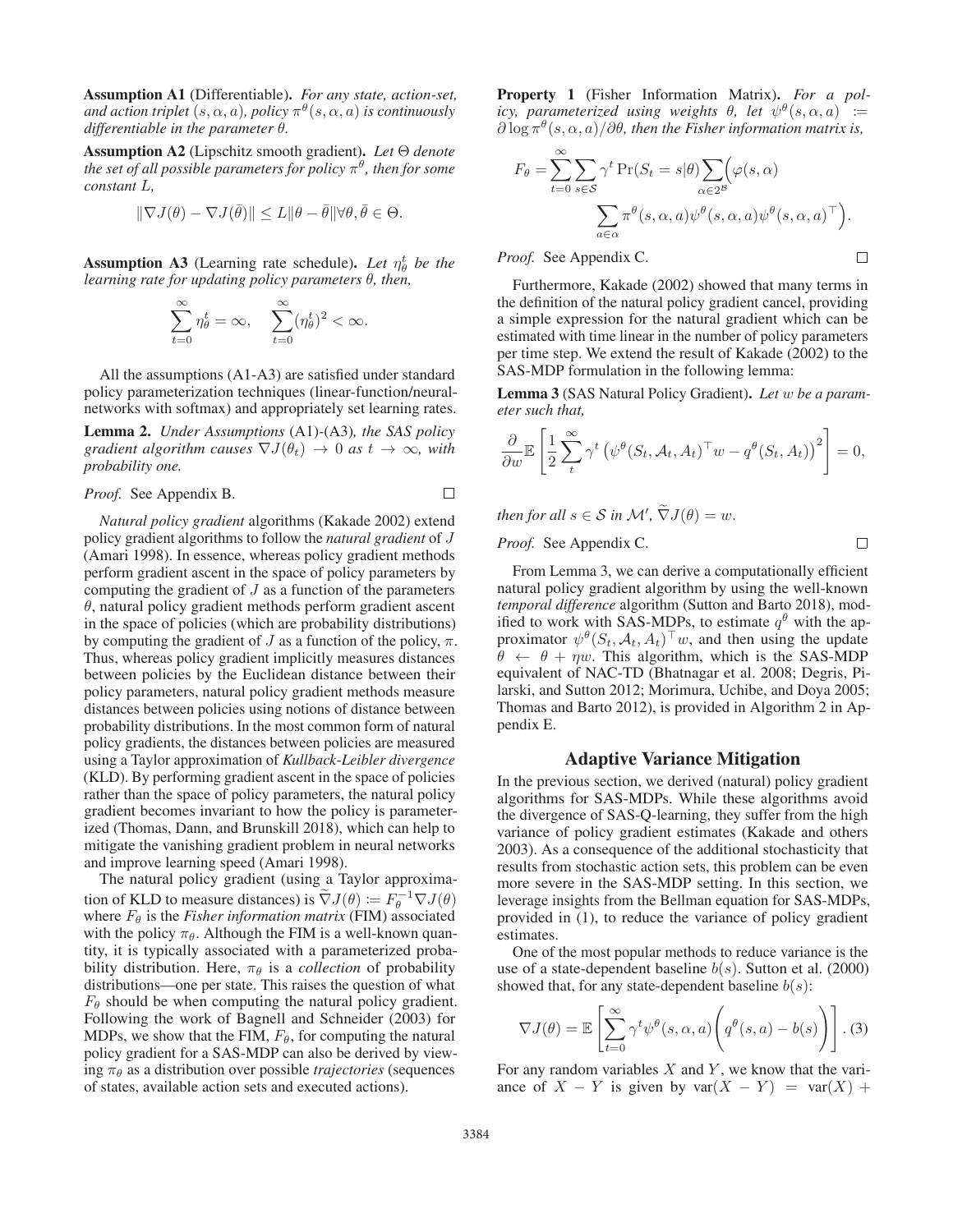$var(Y) - 2cov(X, Y)$ , where cov stands for covariance. Therefore, the variance of  $X - Y$  is lesser than variance of X if  $2\text{cov}(X, Y) > \text{var}(Y)$ . As a result, any state dependent baseline  $b(s)$  whose value is sufficiently correlated to the expected return,  $q^{\theta}(s, a)$ , can be used to reduce the variance of the sample estimator of (3). A baseline dependent on both the state and action can have higher correlation with  $q^{\theta}(s, a)$ , and could therefore reduce variance further. However, such action dependent baselines cannot be used directly, as they can result in biased gradient estimates. Developing such baselines remains an active area of research for MDPs (Thomas and Brunskill 2017; Grathwohl et al. 2017; Liu et al. 2017; Wu et al. 2018; Tucker et al. 2018) and is largely complementary to our purpose. Further, even the optimal state-dependent baseline (Greensmith, Bartlett, and Baxter 2004), which leads to the minimum variance gradient estimator, is not feasible to compute and only under certain restrictive assumptions reduces to the common choice of state-value function estimator,  $\hat{v}(s)$ . Therefore, in the following, we propose multiple baselines that are easy to compute, and then combine them optimally.

We now introduce a baseline for SAS-MDPs that lies between state-dependent and state-action-dependent baselines. Like state-dependent baselines, these new baselines do not introduce bias into gradient estimates. However, like actiondependent baselines these new baselines include *some* information about the chosen actions. Specifically, we propose baselines that depend on the state,  $S_t$ , and available action set  $A_t$ , but not the precise action,  $A_t$ .

Recall from the SAS Bellman equation (1) that the statevalue function for SAS-MDPs can be written as,  $v^{\theta}(s) = \sum_{\alpha,\beta} \alpha(\alpha|s,\alpha) \sum_{\theta} \pi^{\theta}(s,\alpha,\alpha) \alpha^{\theta}(s,\alpha)$ . While we cannot  $\sum_{\alpha \in 2^B} \varphi(s, \alpha) \sum_{a \in \alpha} \pi^{\theta}(s, \alpha, a) q^{\theta}(s, a)$ . While we cannot directly use a baseline dependent on the action sampled from  $\pi^{\theta}$ , we *can* use baseline dependent on the sampled action *set*. We consider a new baseline which leverages this information about the sampled action set  $\alpha$ . This baseline is  $\bar{q}(s, \alpha) := \sum_{a \in \alpha} \pi^{\theta}(s, \alpha, a) \hat{q}(s, a)$ , where  $\hat{q}$  is a learned estimator of the state-action value function and  $\bar{q}$  represents its timator of the state-action value function, and  $\bar{q}$  represents its expected value under the current policy  $\pi^{\theta}$  conditioned on expected value under the current policy,  $\pi^{\theta}$ , conditioned on the sampled action set  $\alpha$ .

In principle, we expect  $\bar{q}(S_t, A_t)$  to be more correlated with  $q^{\theta}(S_t, A_t)$  as it explicitly conditions on the action set and does not compute an average over all action sets possible, like  $\hat{v}$ . Practically, however, estimating q values can be harder than estimating  $v$ . This can be attributed to the fact that with the same number of training samples, the number of parameters to learn in  $\hat{q}$  is more than those in an estimate of  $v^{\theta}$ . This poses a new dilemma of deciding when to use which baseline. To get the best of both, we consider using a weighted combination of  $\hat{v}(S_t)$  and  $\bar{q}(S_t, A_t)$ . In the following property we establish that using any weighted combination of these two baselines results in an unbiased estimate of the SAS policy gradient.

**Property 2** (Unbiased estimator). Let  $\hat{J}(s, \alpha, a, \theta) :=$  $\psi^{\theta}(s, \alpha, a) \left( q^{\theta}(s, a) + \lambda_1 \hat{v}(s) + \lambda_2 \bar{q}(s, \alpha) \right)$  and  $d^{\pi}(s) :=$ <br>  $(1-\alpha) \sum_{n=0}^{\infty} \lambda^t Pr(S_n - s)$  then for any values of  $\lambda_n \in \mathbb{R}$  $(1 - \gamma) \sum_{t=0}^{\infty} \gamma^{t} Pr(S_t = s)$ , then for any values of  $\lambda_1 \in \mathbb{R}$ 

### Algorithm 1: Stochastic Action Set Policy Gradient (SAS-PG)

| 1 $\mathbf{A} = [\lambda_1, \lambda_2]^\top = [-0.5, -0.5]^\top$<br>$\triangleright$ Initialize $\lambda$ 's |                                                                                                                                                |
|--------------------------------------------------------------------------------------------------------------|------------------------------------------------------------------------------------------------------------------------------------------------|
| <b>2</b> for <i>episode</i> = 0, 1, 2 do                                                                     |                                                                                                                                                |
|                                                                                                              | # Collect transition batch using $\pi^{\theta}$                                                                                                |
| 3                                                                                                            | $\mathbb{B} = \{(s_0, \alpha_0, a_0, r_0), , (s_T, \alpha_T, a_T, r_T)\}\$                                                                     |
| $\overline{\mathbf{4}}$                                                                                      | $\hat{G}(s_t) = \sum_{k=0}^{T-t} \gamma^k r_{t+k}$                                                                                             |
|                                                                                                              | # Perform update on parameters using batch $\mathbb B$                                                                                         |
| 5                                                                                                            | $\psi^{\theta}(s, \alpha, a) = \frac{\partial \log \pi^{\theta}(s, \alpha, a)}{\partial a}$                                                    |
| 6                                                                                                            | $\varpi \leftarrow \varpi + \eta_{\varpi}(\hat{G}(s) - \hat{v}^{\varpi}(s))\frac{\partial \hat{v}^{\varpi}(s)}{\partial \varpi}$               |
| 7                                                                                                            | $\omega \leftarrow \omega + \eta_{\omega}(\hat{G}(s) - \bar{q}^{\omega}(s,\alpha))\frac{\partial \bar{q}^{\omega}(s,\alpha)}{\partial \omega}$ |
| 8                                                                                                            | $\theta \leftarrow \theta + \eta_{\theta}(\hat{G}(s) + \lambda_1 \hat{v}^{\varpi}(s) +$                                                        |
|                                                                                                              | $\lambda_2 \bar{q}^{\omega}(s,\alpha) \psi^{\theta}(s,\alpha,a)$<br>$\triangleright$ Update $\pi^{\theta}$                                     |
|                                                                                                              | # Automatically tune hyper-parameters for                                                                                                      |
|                                                                                                              | variance reduction using $\mathbb B$                                                                                                           |
| 9                                                                                                            | $\mathbf{B} = [\psi^{\theta}(s, \alpha, a)\hat{v}^{\varpi}(s), \psi^{\theta}(s, \alpha, a)\bar{q}^{\omega}(s, \alpha)]^{\top}$                 |
| 10                                                                                                           | $\mathbf{C} = [\psi^{\theta}(s, \alpha, a)\hat{G}(s)]^{\top}$                                                                                  |
| 11                                                                                                           | $\mathbf{\hat{A}} \leftarrow -(\mathbb{E}[\mathbf{B}^\top \mathbf{B}])^{-1}\mathbb{E}[\mathbf{B}^\top \mathbf{C}]$                             |
| 12                                                                                                           | $\mathbf{A} \leftarrow \eta_{\lambda} \mathbf{A} + (1 - \eta_{\lambda}) \mathbf{\hat{A}}$<br>$\triangleright$ Update $\lambda$ 's              |

*and*  $\lambda_2 \in \mathbb{R}$ *,* 

$$
\nabla J(\theta) = \mathbb{E}\left[\hat{J}(s,\alpha,a,\theta)\Big|d^{\pi},\varphi,\pi\right]
$$

*Proof.* See Appendix D.

The question remains: what values should be used for  $\lambda_1$  and  $\lambda_2$  for combining  $\hat{v}$  and  $\bar{q}$ ? Similar problems of combining different estimators has been studied in statistics combining different estimators has been studied in statistics literature (Graybill and Deal 1959; Meir and others 1994) and more recently for combining control variates (Wang et al. 2013; Geffner and Domke 2018). Building upon their ideas, rather than leaving  $\lambda_1$  and  $\lambda_2$  as open hyperparameters, we propose a method for automatically adapting  $\mathbf{A} = [\lambda_1, \lambda_2]$ for the specific SAS-MDP and current policy parameters,  $\theta$ . The following lemma presents an analytic expression for the value of **A** that minimizes a sample-based estimate of the variance of  $J$ .

**Lemma 4** (Adaptive variance mitigation). *If*  $\mathbf{A} = [\lambda_1, \lambda_2]^\top$ ,<br>  $\mathbf{B} = [y]^\theta (s, \alpha, a) \hat{v}(s) y^\theta (s, \alpha, a) \overline{\sigma}(s, \alpha)]^\top$  and  $\mathbf{C} =$  $\mathbf{B} = [\psi^{\theta}(s, \alpha, a)\hat{v}(s), \psi^{\theta}(s, \alpha, a)\overline{q}(s, \alpha)]^{\top}$ , and  $\mathbf{C} = [\psi^{\theta}(s, \alpha, a)]^{\theta}(s, a)$ , where  $\mathbf{A} \in \mathbb{R}^{2 \times 1}$ ,  $\mathbf{B} \in \mathbb{R}^{d \times 2}$  and  $[\psi^{\theta}(s, \alpha, a)q^{\theta}(s, a)]^{\top}$ , where  $\mathbf{A} \in \mathbb{R}^{2 \times 1}$ ,  $\mathbf{B} \in \mathbb{R}^{d \times 2}$ , and  $\mathbf{C} \in \mathbb{R}^{d \times 1}$ , then the A that minimizes the variance of  $\hat{I}$  is  $C \in \mathbb{R}^{d \times 1}$ , then the **A** that minimizes the variance of  $\ddot{J}$  is *given by*

$$
\mathbf{A} = -(\mathbb{E}[\mathbf{B}^\top \mathbf{B}])^{-1} \mathbb{E}[\mathbf{B}^\top \mathbf{C}]. \tag{4}
$$

*Proof.* See Appendix D.

Lemma 4 provides the values for  $\lambda_1$  and  $\lambda_2$  that result in the minimal variance of  $\hat{J}$ . Note that the computational cost associated with evaluating the inverse of  $\mathbb{E} [\mathbf{B}^\top \mathbf{B}]$  is negligible because its dimension is always  $\mathbb{R}^{2\times 2}$ , independent of the number of policy parameters. Also, Lemma 4 provides the optimal values of  $\lambda_1$  and  $\lambda_2$ , which still must be approximated using sample-based estimates of **B** and **C**.

 $\Box$ 

 $\Box$ 

.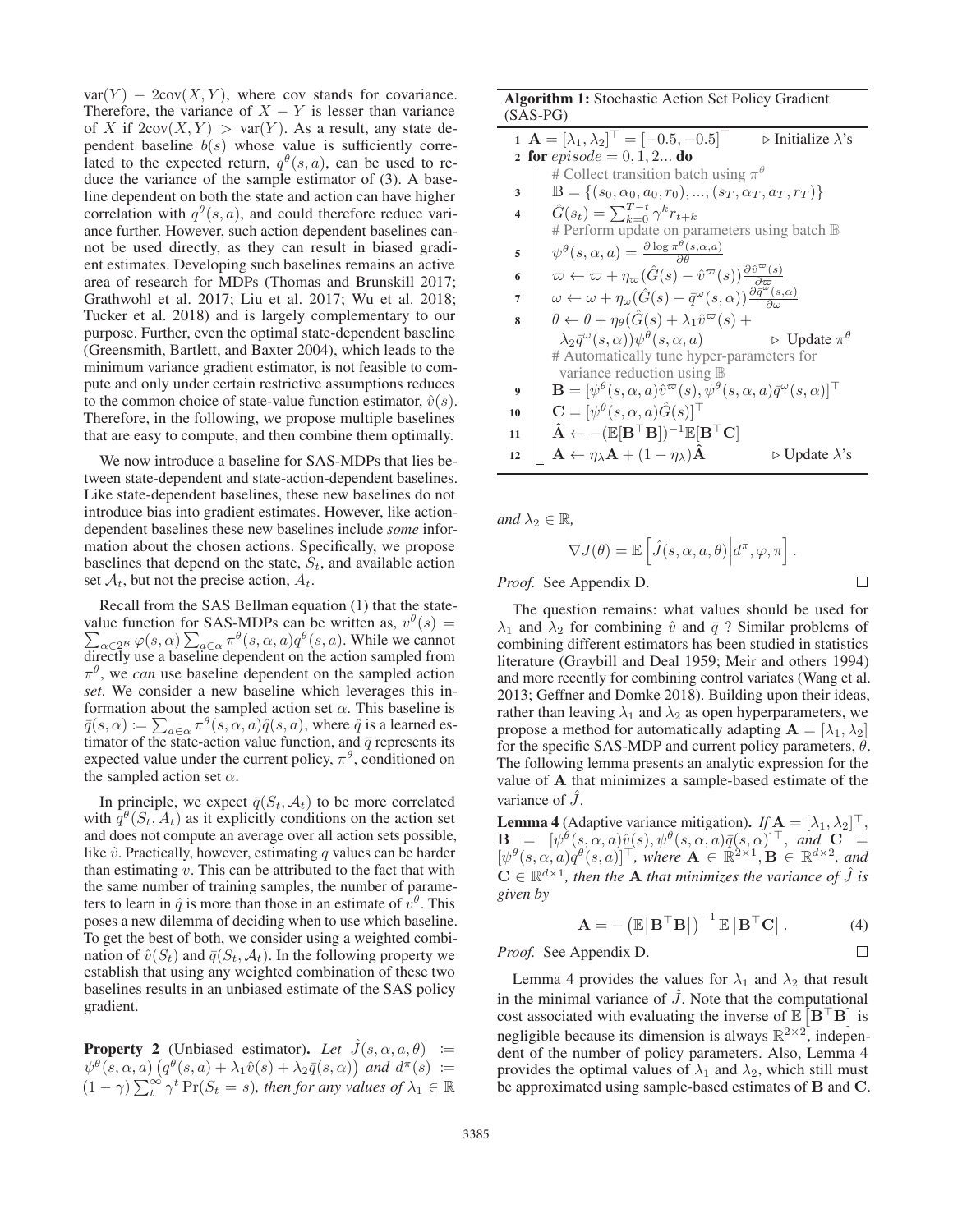

Figure 2: (Top) Best performing learning curves on the domains considered. The probability of any action being available in the action set is 0.8. (Bottom) Autonomously adapted values of  $\lambda_1$  and  $\lambda_2$  associated with  $\hat{v}$  and  $\bar{q}$ , respectively, for the SAS-PG results. Shaded regions correspond to one standard deviation obtained using 30 trials.

Furthermore, one might use double sampling for **B** to get unbiased estimates of the variance minimizing value of **A** (Baird 1995). However, as Property 2 ensures that estimates of  $\hat{J}$  for any value of  $\lambda_1$  and  $\lambda_2$  are always unbiased, we opt to use all the available samples for estimating  $\mathbb{E}[\mathbf{B}^{\top} \mathbf{B}]$  and  $\mathbb{E}[\mathbf{B}^\top \mathbf{C}].$ 

### Algorithm

Pseudo-code for the SAS policy gradient algorithm is provided in Algorithm 12. Let the estimators of  $v^{\theta}$  and  $q^{\theta}$  be  $\hat{v}^{\varpi}$ and  $\hat{q}^{\omega}$ , which are parameterized using  $\omega$  and  $\omega$ , respectively. Let  $\pi^{\theta}$  corresponds to the policy parameterized using  $\theta$ . Let  $\eta_{\varpi}, \eta_{\omega}, \eta_{\theta}$  and  $\eta_{\lambda}$  be the learning-rate hyper-parameters. We begin by initializing the  $\lambda$  values to  $-0.5$  each, such that it takes an average of both the baselines and subtracts it off from the sampled return. In Lines 3 and 4, we execute  $\pi^{\theta}$  to observe the trajectory and compute the return. Lines 6 and 7 correspond to the updates for parameters associated with  $\hat{v}^{\varpi}$  and  $\hat{q}^{\omega}$ , using their corresponding TD errors (Sutton and Barto 2018). The policy parameters are then updated using a combination of both the baselines. We drop the  $\gamma^t$  dependency for data efficiency (Thomas 2014). As per Lemma 4, for automatically tuning the values of  $\lambda_1$  and  $\lambda_2$ , we create the sample estimates of the matrices **B** and **C** using the transitions from batch  $\mathbb{B}$ , in Lines 9 and 10. To update the values of  $\lambda$ 's, we compute  $\hat{\mathbf{A}}$  using the sample estimates of  $\mathbb{E}[\mathbf{B}^{\top} \mathbf{B}]$ and  $\mathbb{E}[\mathbf{B}^{\top}\mathbf{C}]$ . While computing the inverse, a small diagonal noise is added to ensure that inverse exists. As everything is parameterized using smooth function, we know that the subsequent estimates of **A** should not vary a lot. Since we only have access to the sample estimate of **A**, we leverage the Polyak-Rupert averaging in Line 12 for stability. Due to space constraints, the algorithm for SAS natural policy gradient is deferred to Appendix E.

## Empirical Analysis

In this section we use empirical studies to answer the following three questions: (a) How do our proposed algorithms, SAS policy gradient (SAS-PG) and SAS natural policy gradient (SAS-NPG), compare to the prior method SAS-Qlearning? (b) How does our adaptive variance reduction technique weight the two baselines over the training duration? (c) What impact does the probability of action availability have on the performances of SAS-PG, SAS-NPG, and SAS-Qlearning? To evaluate these aspects, we first briefly introduce three domains inspired by real-world problems.

Routing in San Francisco. This task models the problem of finding shortest paths in San Francisco, and was first presented with stochastic actions by Boutilier et al. (2018). Stochastic actions model the concept that certain paths in the road network may not be available at certain times. A positive reward is provided to the agent when it reaches the destination, while a small penalty is applied at every time step. We modify the domain presented by Boutilier et al. (2018) so that the starting state of the agent is not one particular node, but rather is uniformly randomly chosen among all possible locations. This makes the problem more challenging, since it requires the agent to learn the shortest path from every node. All the states (nodes) are discrete, and edges correspond to the action choices. Each edge is made available with some fixed probability. The overall map is shown in Appendix.

Robot locomotion task in a maze. In this domain, the agent has to navigate a maze using unreliable actuators. The agent starts at the bottom left corner and a goal reward is given when it reaches the goal position, marked by a star (see Appendix for the figure). The agent is penalized at each time step to encourage it to reach the goal as quickly as possible. The state space is continuous, and corresponds to real-valued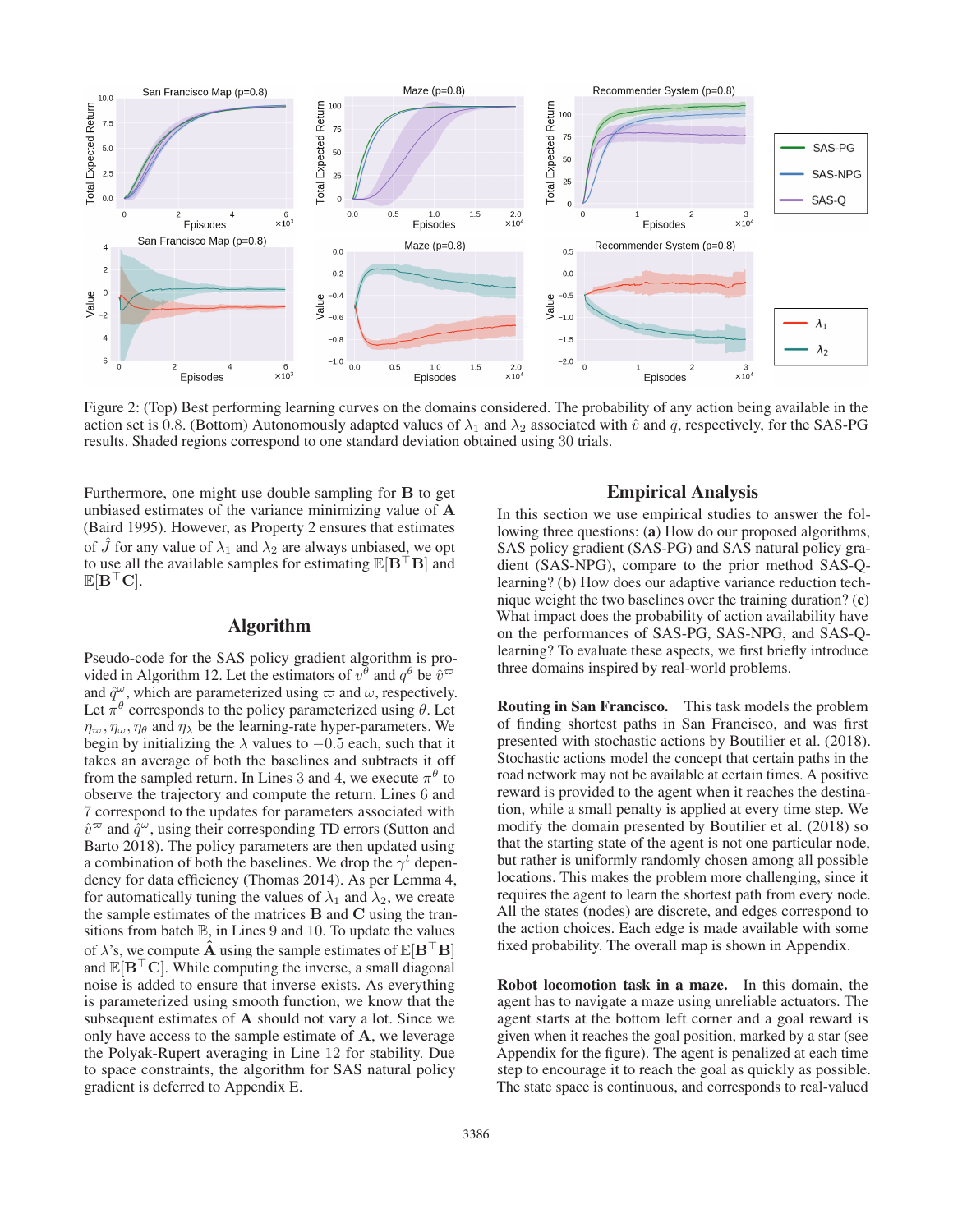

Figure 3: Best performances of different algorithms across different values of probabilities for action availability. The error bars correspond to one standard deviation obtained using 30 trials.

Cartesian coordinates of the agent's position. The agent has 16 actuators pointing in different directions. Turning each actuator on moves the agent in the direction of the actuator. However, each actuator is unreliable, and is therefore only available with some fixed probability.

Product recommender system. In online marketing and sales, product recommendation is a popular problem. Due to various factors such as stock outage, promotions, delivery issues etc., not all products can be recommended always. To model this, we consider a synthetic setup of providing recommendation to a user from a batch of 100 products, each available with some fixed probability and associated with a stochastic reward corresponding to profit. Each user has a real-valued context, which forms the state space, and the recommender system interacts with a randomly chosen user for 5 steps. The goal for the recommender system is to suggest products that maximize total profit. Often the problem of recommendation is formulated as a contextual bandit or collaborative filtering problem, but as shown by Theocharous, Thomas, and Ghavamzadeh (2015) these approaches fail to capture the long term value of the prediction. Hence we resort to the full RL setup.

### **Results**

Here we only discuss the representative results for the three major questions of interest. Plots for detailed evaluations are available in Appendix F.

(a) For the routing problem in San Francisco, as both the states and actions are discrete, the q-function for each stateaction pair has a unique parameter. When no parameters are shared, SAS-Q-learning will not diverge. Therefore, in this domain, we notice that SAS-Q-learning performs similarly to the proposed algorithms. However, in many large-scale problems, the use of function approximators is crucial for estimating the optimal policy. For the robot locomotion task in the maze domain and the recommender system, the state space is not discrete and hence function approximators are required to obtain the state features. As we saw in Section , the sharing of state features can create problems for SAS-Qlearning. The increased variance in the performance of SAS-Q-learning is visible in both the Maze and the Recommender system domains in Figure 2. While the SAS-Q eventually performs the same on the Maze domain, its performance

improvement saturates quickly in the recommender system domain thus resulting in a sub-optimal policy.

(b) To provide visual intuition for the behavior of adaptive variance mitigation, we report the values of  $\lambda_1$  and  $\lambda_2$ over the training duration in Figure 2. As several factors are combined through (4) to influence the  $\lambda$  values, it is hard to pinpoint any individual factor that is responsible for the observed trend. However, note that for both the routing problem in San Francisco and the robot navigation in maze, the goal reward is obtained on reaching the destination and intermediate actions do not impact the total return significantly. Intuitively, this makes the action set conditioned baseline  $\bar{q}$ similarly correlated to the observed return as the state only conditioned baseline,  $\hat{v}$ , but at the expense of estimating significantly more number of parameters. Thus the importance for  $\bar{q}$  is automatically adapted to be closer to zero. On the other hand, in recommender system, each product has a significant amount of associated reward. Therefore, the total return possible during each episode has a strong dependency on the available action set and thus the magnitude of weight for  $\bar{q}$  is much larger than that for v.

(c) To understand the impact of the probability of an action being available, we report the best performances for all the algorithms for different probability values in Figure 3. We notice that in the San Francisco routing domain, SAS-Qlearning has a slight edge over the proposed methods. This can be attributed to the fact that off-policy samples can be re-used without causing any divergence problems as state features are not shared. For the maze and the recommender system tasks, where function approximators are necessary, the proposed methods significantly out-perform SAS-Q.

### **Conclusion**

Building upon the SAS-MDP framework of Boutilier et al. (2018), we studied an under-addressed problem of dealing with MDPs with stochastic action sets. We highlighted some of the limitations of the existing method and addressed them by generalizing policy gradient methods for SAS-MDPs. Additionally, we introduced a novel baseline and an adaptive variance reduction technique unique to this setting. Our approach has several benefits. Not only does it generalize the theoretical properties of standard policy gradient methods, but it is also practically efficient and simple to implement.